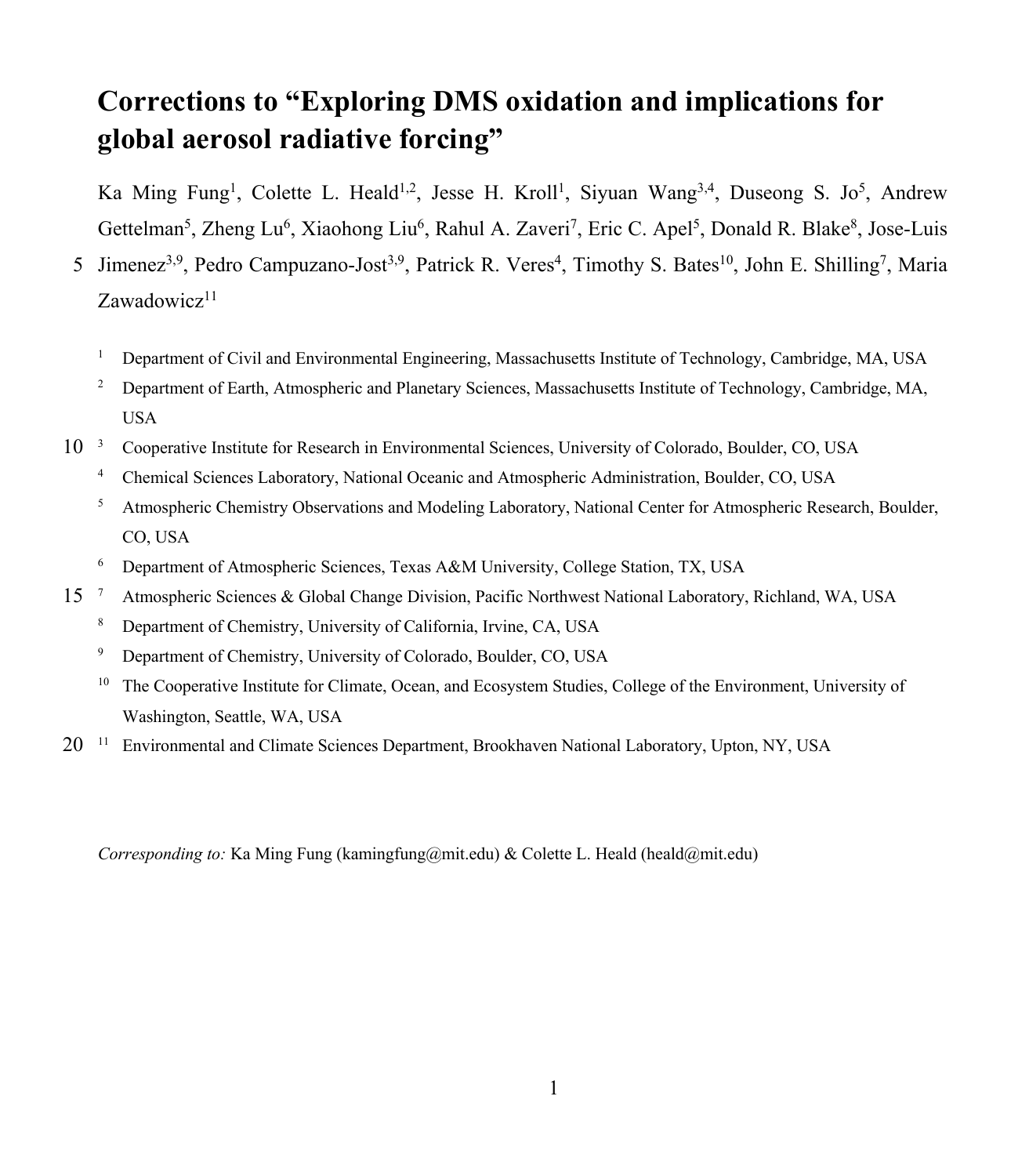| <b>Gas-phase Reactions</b>                                                         | Rate Constants <sup>*</sup> (cm <sup>3</sup> molecule <sup>-1</sup> s <sup>-1</sup> ) | <b>References</b>              |
|------------------------------------------------------------------------------------|---------------------------------------------------------------------------------------|--------------------------------|
| $DMS + OH \rightarrow SO2$ (H-abstraction)                                         | $9.60 \times 10^{-12}$ exp(-234/T)                                                    | $E$ mmons et al., 2010)        |
| $\text{DMS} + \text{OH} \rightarrow 0.5\text{SO}_2 + 0.5\text{HO}_2$ (OH-addition) | $1.7 \times 10^{-42}$ exp(7810/T) $\times$ 0.21[M] / {1 + (Emmons et al., 2010)       |                                |
|                                                                                    | $5.5 \times 10^{-31}$ exp(7460/T) $\times$ 0.21[M]}                                   |                                |
| $\text{DMS} + \text{NO}_3 \rightarrow \text{SO}_2 + \text{HNO}_3$                  | $1.90 \times 10^{-13}$ exp(520/T)                                                     | $\text{(Emmons et al., 2010)}$ |

**Table 3.** The three DMS oxidation reactions in the standard CAM6-chem.

 $*$  *T* is air temperature in K; [M] is air density in molecules cm<sup>-3</sup>.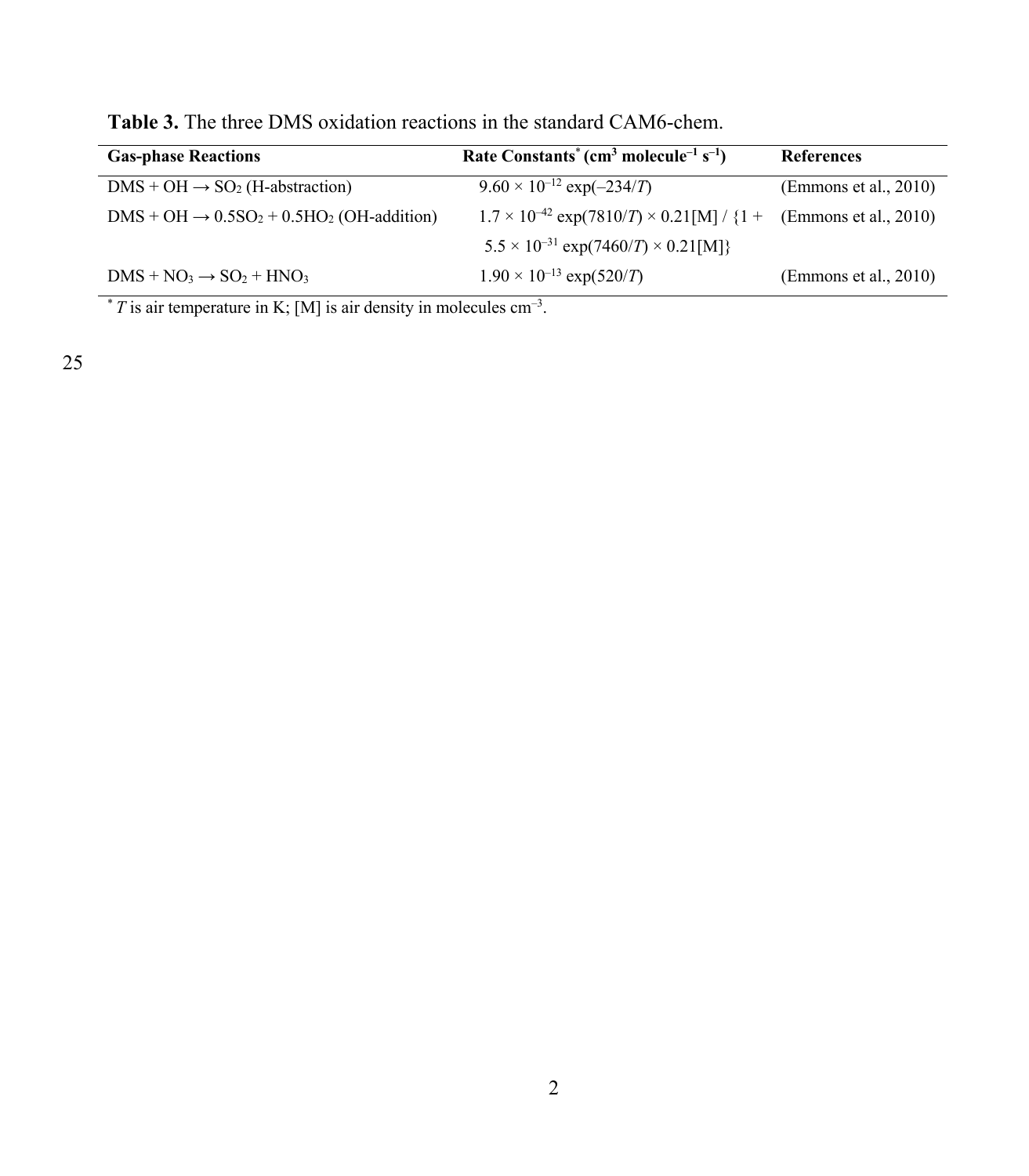| <b>Gas-phase Reactions</b>                           | Rate Constants <sup>*</sup> (cm <sup>3</sup> molecule <sup>-1</sup> s <sup>-1</sup> ) | <b>References</b>       |
|------------------------------------------------------|---------------------------------------------------------------------------------------|-------------------------|
| $DMS + OH \rightarrow MSP (CH_3SCH_2OO)$             | $1.12 \times 10^{-11}$ exp(-250/T)                                                    | (Saunders et al., 2003) |
| $DMS + Cl \rightarrow 0.45MSP + 0.55(CH_3)_2S(Cl) +$ | $3.40 \times 10^{-10}$                                                                | <b>IUPAC</b>            |
| 0.45HCl                                              |                                                                                       |                         |
| $(CH_3)_2S(Cl) \rightarrow DMS + Cl$                 | $9.00 \times 10^{1}$                                                                  | (Enami et al., 2004)    |
| $MSP + NO \rightarrow CH_3SCH_2(O) + NO_2$           | $4.90 \times 10^{-12}$ exp(260/T)                                                     | (Saunders et al., 2003) |
| $MSP + RO2 \rightarrow CH3SCH2(O) + O2$              | $3.74 \times 10^{-12}$                                                                | (Saunders et al., 2003) |
| $CH_3SCH_2(O) \rightarrow CH_3S + CH_2O$             | $1.00 \times 10^6$                                                                    | (Saunders et al., 2003) |
| $CH_3S + O_3 \rightarrow CH_3S(O) + O_2$             | $1.15 \times 10^{-12}$ exp(430/T)                                                     | (Saunders et al., 2003) |
| $CH_3S + O_2 \rightarrow CH_3S(OO)$                  | $1.20 \times 10^{-16}$ exp(1580/T)                                                    | (Saunders et al., 2003) |
| $CH3S(O) + O3 \rightarrow CH3(O2) + SO2$             | $4.00 \times 10^{-13}$                                                                | (Saunders et al., 2003) |
| $CH3S(OO) \rightarrow CH3(O2) + SO2$                 | $5.60 \times 10^{16}$ exp(-10870/T)                                                   | (Saunders et al., 2003) |
| $CH3S(OO) \rightarrow CH3SO2$                        | 1.00                                                                                  | (Saunders et al., 2003) |
| $CH3SO2 + O3 \rightarrow CH3SO3 + O2$                | $3.00 \times 10^{-13}$                                                                | (Saunders et al., 2003) |
| $CH3SO2 \rightarrow CH3(O2) + SO2$                   | $5.00 \times 10^{13}$ exp(-9673/T)                                                    | (Saunders et al., 2003) |
| $CH3SO3 + HO2 \rightarrow MSA + O2$                  | $5.00 \times 10^{-11}$                                                                | (Saunders et al., 2003) |
| $CH3SO3 \rightarrow CH3(O2) + H2SO4$                 | $5.00 \times 10^{13}$ exp(-9946/T)                                                    | (Saunders et al., 2003) |

**Table 4.** Summary of the MSA-producing branch of the H-abstraction pathway in the DMS chemistry implemented into CAM6-chem.

\* *T* is air temperature in K.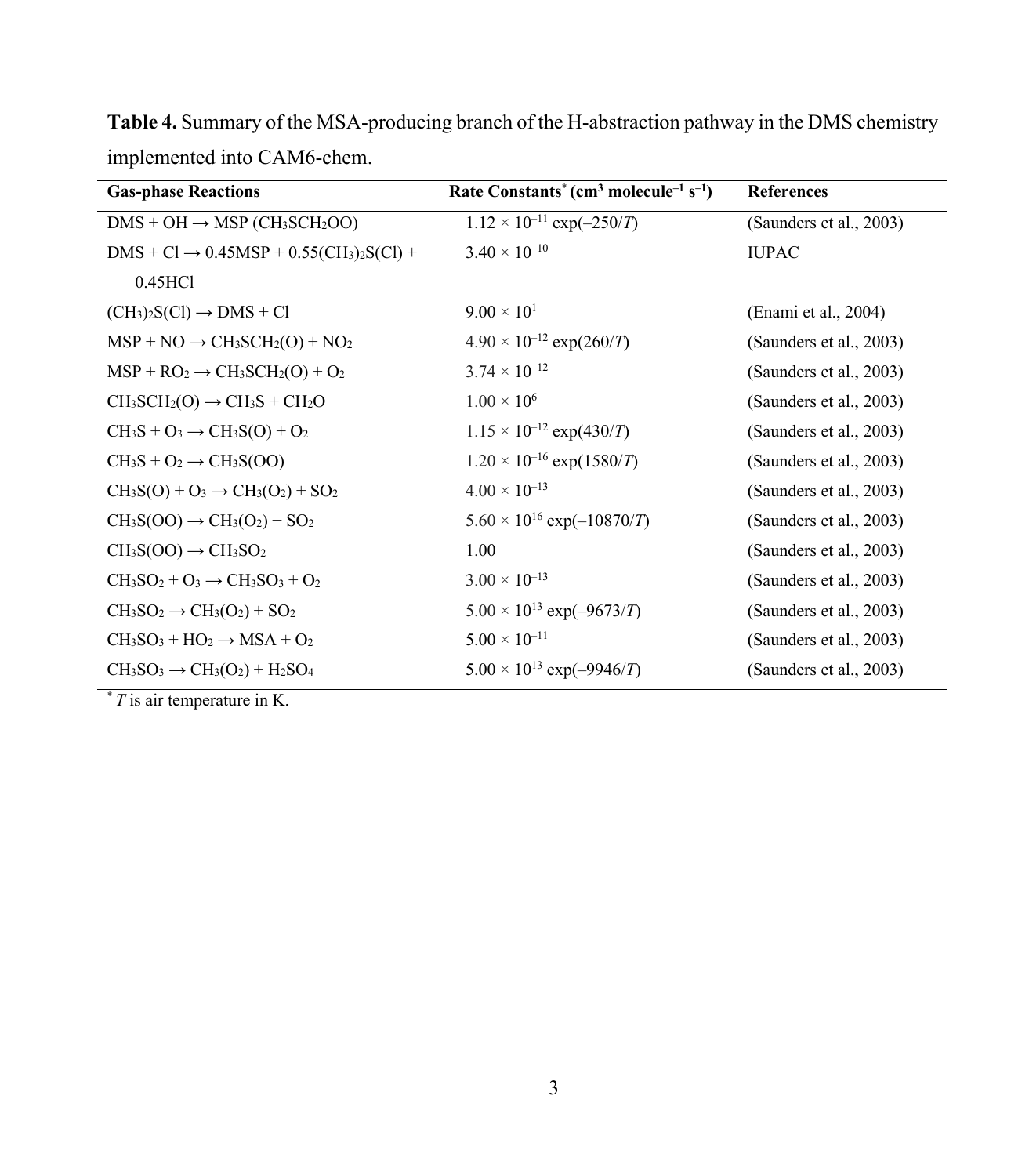| <b>Gas-phase Reactions</b>                       | Rate Constants <sup>*</sup> (cm <sup>3</sup> molecule <sup>-1</sup> s <sup>-1</sup> ) | <b>References</b>        |
|--------------------------------------------------|---------------------------------------------------------------------------------------|--------------------------|
| $MSP \rightarrow OOCH_2SCH_2OOH$                 | $2.24 \times 10^{11}$ exp(-9.8 $\times$ 10 <sup>3</sup> /T) exp(1.03                  | (Veres et al., 2020)     |
|                                                  | $\times 10^{8}/T^3$                                                                   |                          |
| $OOCH_2SCH_2OOH \rightarrow HPMTF$               | $6.09 \times 10^{11}$ exp(-9.5 $\times$ 10 <sup>3</sup> /T) exp(1.1                   | (Veres et al., 2020)     |
| $(HOOCH2SCHO) + OH$                              | $\times 10^{8}/T^3$                                                                   |                          |
| $OOCH_2SCH_2OOH + NO \rightarrow HOOCH_2SCH_2O$  | $4.90 \times 10^{-12}$ exp(260/T)                                                     | (Saunders et al., 2003)  |
| $+ NO2$                                          |                                                                                       |                          |
| $HOOCH_2SCH_2O \rightarrow HOOCH_2S + CH_2O$     | $1.00 \times 10^6$                                                                    | (Saunders et al., 2003)  |
| $OOCH_2SCH_2OOH + HO_2 \rightarrow$              | $1.13 \times 10^{-13}$ exp(1300/T)                                                    | (Saunders et al., 2003)  |
| $HOOCH2SCH2OOH + O2$                             |                                                                                       |                          |
| $HPMTF + OH \rightarrow HOOCH_2SCO + H_2O$       | $1.11 \times 10^{-11}$                                                                | (Patroescu et al., 1996; |
|                                                  |                                                                                       | Vermeuel et al., 2020)   |
| $HOOCH2SCO \rightarrow HOOCH2S + CO$             | $9.20 \times 10^9$ exp(-505.4/T)                                                      | (Wu et al., 2015)        |
| $HOOCH2SCO \rightarrow OH + CH2O + OCS$          | $1.60 \times 10^7$ exp(-1468.6/T)                                                     | (Wu et al., 2015)        |
| $HOOCH_2S + O_3 \rightarrow HOOCH_2SO + O_2$     | $1.15 \times 10^{-12}$ exp(430/T)                                                     | (Saunders et al., 2003)  |
| $HOOCH_2S + NO_2 \rightarrow HOOCH_2SO + NO$     | $6.00 \times 10^{-11}$ exp(240/T)                                                     | (Saunders et al., 2003)  |
| $HOOCH2SO + O3 \rightarrow SO2 + CH2O + OH + O2$ | $4.00 \times 10^{-13}$                                                                | (Saunders et al., 2003)  |
| $HOOCH2SO + NO2 \rightarrow SO2 + CH2O + OH +$   | $1.20 \times 10^{-11}$                                                                | (Saunders et al., 2003)  |
| N <sub>O</sub>                                   |                                                                                       |                          |

**Table 5.** Summary of the isomerization branch of the H-abstraction pathway in the DMS chemistry implemented into CAM6-chem.

\* *T* is air temperature in K.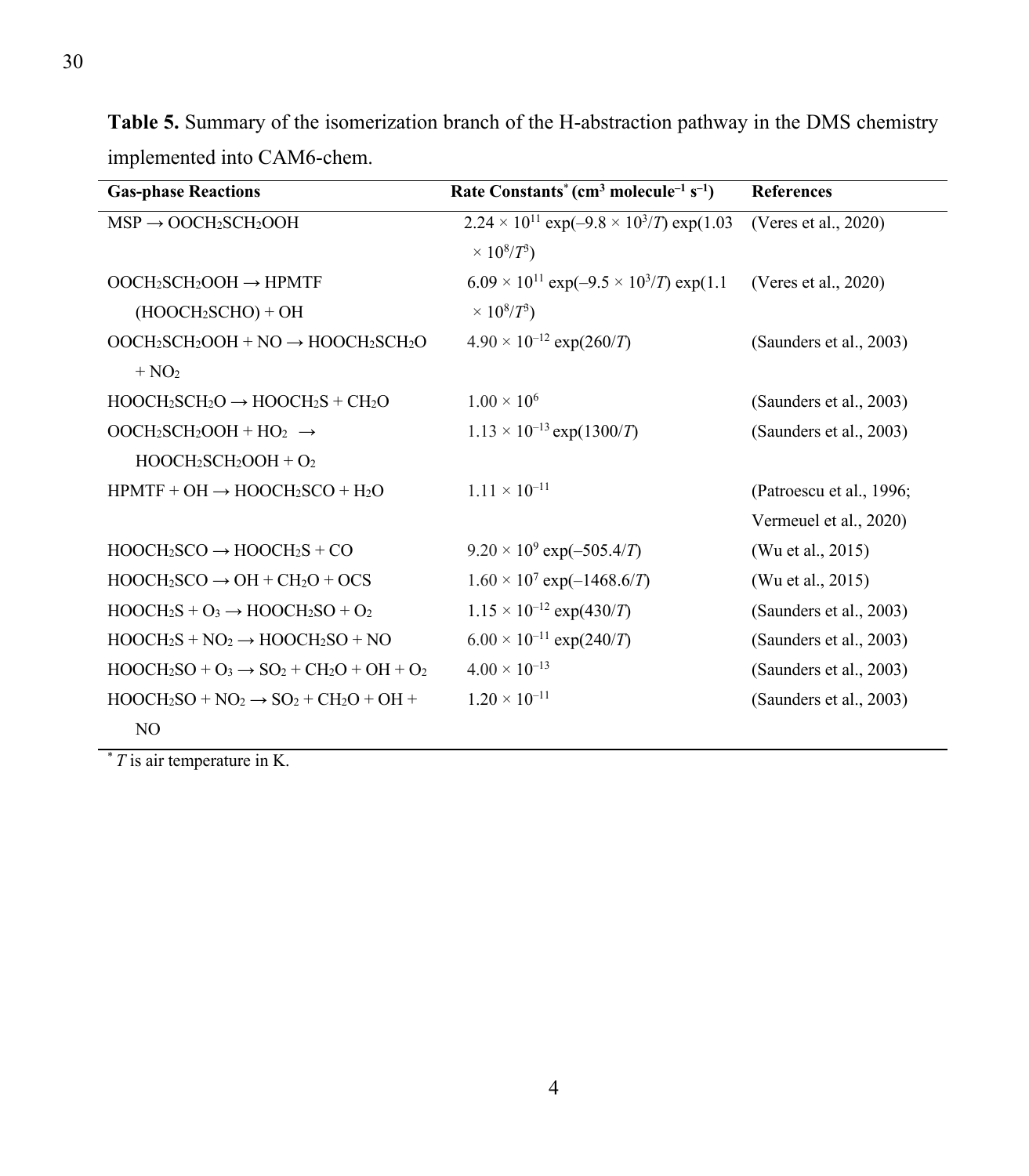**Table 6.** Gas-phase DMS oxidation (OH-addition pathway) implemented into CAM6-chem in this study.

| <b>Gas-phase Reactions</b>                                                     | Rate Constants <sup>*</sup> (cm <sup>3</sup> molecule <sup>-1</sup> s <sup>-1</sup> ) | <b>References</b>         |
|--------------------------------------------------------------------------------|---------------------------------------------------------------------------------------|---------------------------|
| $DMS + OH \rightarrow 0.6SO2 + 0.4DMSO +$                                      | $8.20 \times 10^{-39}$ [O <sub>2</sub> ] exp(5376/T)/ {1 + 1.05 $\times$              | (Burkholder et al., 2015; |
| CH <sub>3</sub> O <sub>2</sub>                                                 | $10^{-5}([O_2]/[M])$ exp(3644/T)}                                                     | Pham et al., 1995)        |
| $DMS + NO_3 \rightarrow$                                                       | $1.13 \times 10^{-12}$ exp(530/T)                                                     | (Burkholder et al., 2015) |
| $SO_2$ + HNO <sub>3</sub> + CH <sub>3</sub> O <sub>2</sub> + CH <sub>2</sub> O |                                                                                       |                           |
| $DMS + BrO \rightarrow DMSO + Br$                                              | $3.39 \times 10^{-13}$ exp(950/T)                                                     | (Burkholder et al., 2015) |
| $DMS + O_3 \rightarrow SO_2$                                                   | $1.00 \times 10^{-19}$                                                                | (Burkholder et al., 2015) |
| $DMS + Cl \rightarrow$                                                         | $3.40 \times 10^{-10}$                                                                | (Burkholder et al., 2015; |
| $0.5SO2 + 0.5DMSO + 0.5HCl +$                                                  |                                                                                       | Chen et al., 2018)        |
| 0.5ClO                                                                         |                                                                                       |                           |
| $DMSO + OH \rightarrow 0.95MSIA + 0.05SO2$                                     | $8.94 \times 10^{-11}$ exp(800/T)                                                     | (Burkholder et al., 2015) |
| $MSIA + OH \rightarrow 0.9SO_2 + 0.1MSA$                                       | $9.00 \times 10^{-11}$                                                                | (Burkholder et al., 2015) |
| $MSIA + O_3 \rightarrow MSA$                                                   | $2.00 \times 10^{-18}$                                                                | (Lucas, 2002)             |

 $*$  *T* is air temperature in K; [M] and [O<sub>2</sub>] are density of air and O<sub>2</sub> in molecules cm<sup>-3</sup>, respectively.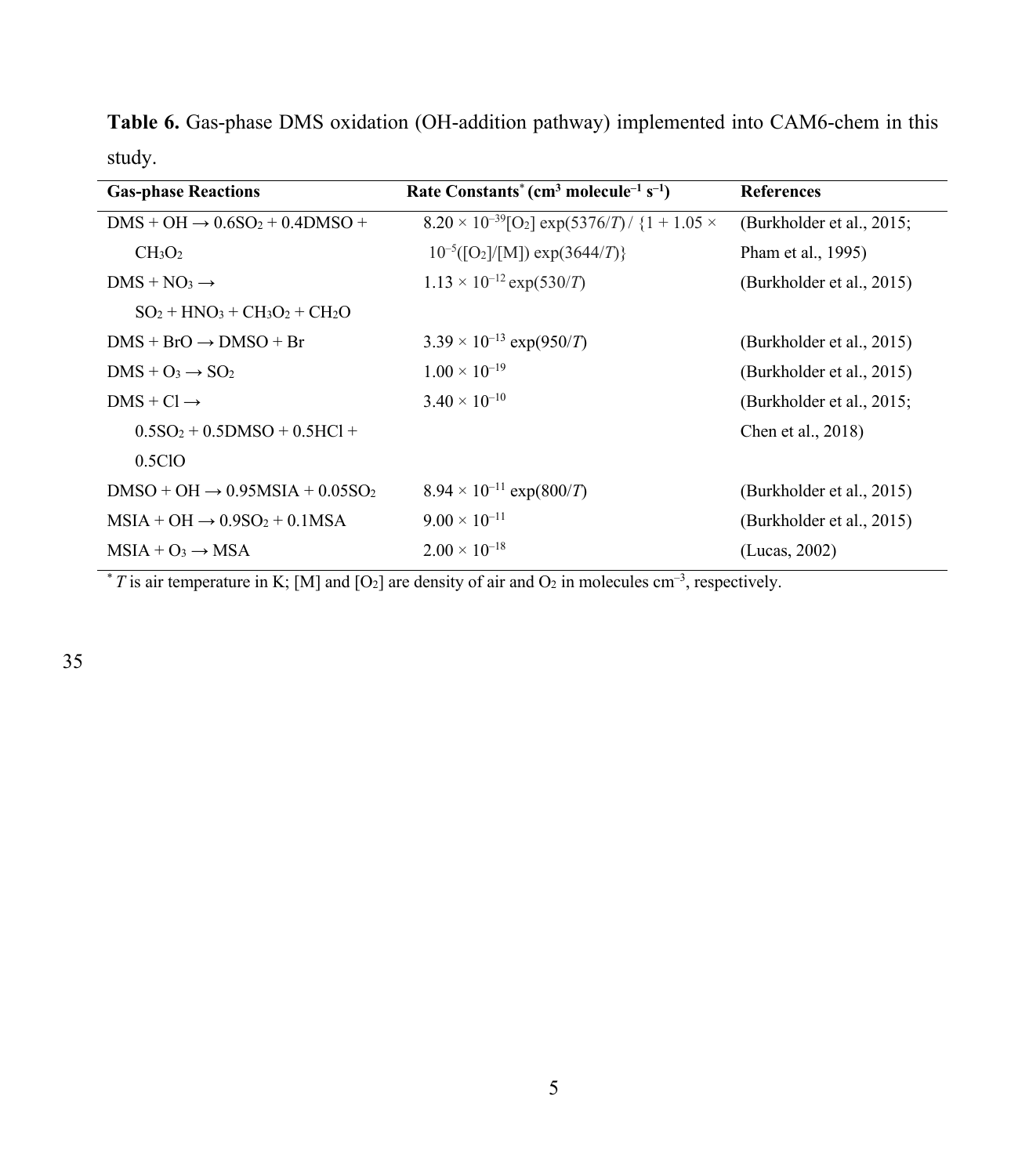## **References**

Burkholder, J. B., Sander, S. P., Abbatt, J. P. D., Barker, J. R., Huie, R. E., Kolb, C. E., Kurylo, M. J., Orkin, V. L., Wilmouth, D. M., and Wine, P. H.: Chemical kinetics and photochemical data for use 40 in atmospheric studies: evaluation number 18, Pasadena, CA: Jet Propulsion Laboratory, National Aeronautics and Space Administration, 2015.

Chen, Q., Sherwen, T., Evans, M., and Alexander, B.: DMS oxidation and sulfur aerosol formation in the marine troposphere: a focus on reactive halogen and multiphase chemistry, Atmos. Chem. Phys., 18, 13617–13637, https://doi.org/10.5194/acp-18-13617-2018, 2018.

45 Emmons, L. K., Walters, S., Hess, P. G., Guenther, A., Kinnison, D., Laepple, T., Orlando, J., Tie, X., Tyndall, G., Wiedinmyer, C., Baughcum, S. L., and Kloster, S.: Description and evaluation of the Model for Ozone and Related chemical Tracers, version 4 (MOZART-4), Geosci. Model Dev., 25, 2010.

Enami, S., Nakano, Y., Hashimoto, S., Kawasaki, M., Aloisio, S., and Francisco, J. S.: Reactions of 50 Cl atoms with dimethyl sulfide: A theoretical calculation and an experimental study with cavity ring-down spectroscopy, J. Phys. Chem. A, 108, 7785–7789, 2004.

Lucas, D. D.: Mechanistic studies of dimethylsulfide oxidation products using an observationally constrained model, J. Geophys. Res., 107, 4201, https://doi.org/10.1029/2001JD000843, 2002.

Patroescu, I. V, Barnes, I., and Becker, K. H.: FTIR Kinetic and Mechanistic Study of the 55 Atmospheric Chemistry of Methyl Thiolformate, 100, 17207–17217, https://doi.org/10.1021/jp961452u, 1996.

Pham, M., Müller, J.-F., Brasseur, G. P., Granier, C., and Mégie, G.: A three-dimensional study of the tropospheric sulfur cycle, J. Geophys. Res., 100, 26061, https://doi.org/10.1029/95JD02095, 1995.

Saunders, S. M., Jenkin, M. E., Derwent, R. G., and Pilling, M. J.: Protocol for the development of 60 the Master Chemical Mechanism, MCM v3 (Part A): tropospheric degradation of non-aromatic volatile organic compounds, Atmos. Chem. Phys., 3, 161–180, https://doi.org/10.5194/acp-3-161- 2003, 2003.